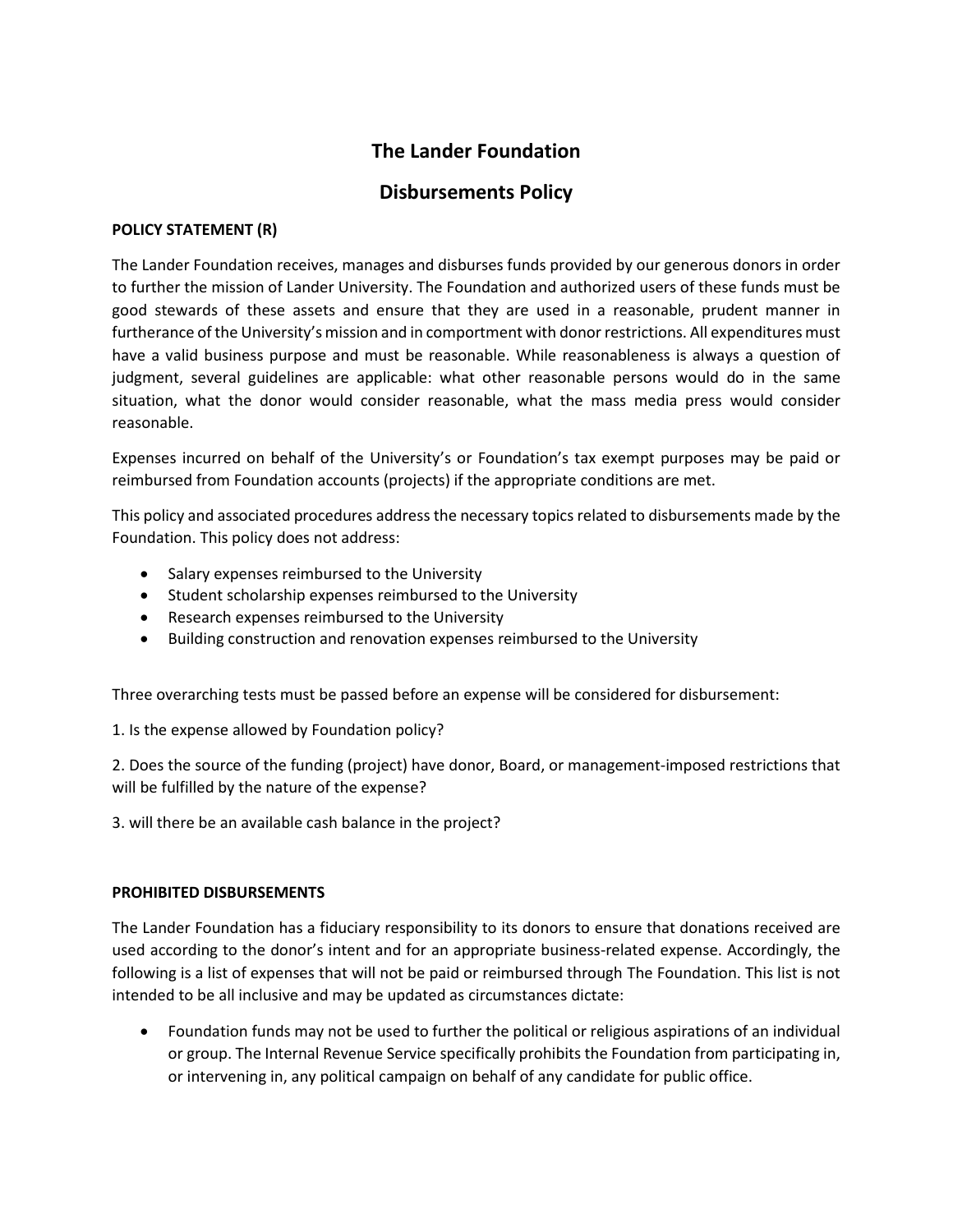- Cash donations to other charitable organizations are prohibited. Payment for tickets to charitable events where a meal or other entertainment is provided will be allowed if attendance at the event serves a benefit to the University or Foundation, such as in cultivating or soliciting donations.
- Foundation funds may not be used to pay penalties, fines, and citations for moving and nonmoving violations, tickets, or late fees or finance charges due to late payments.
- Parking decals may not be purchased with Foundation funds. Exceptions may be made for major donors as deemed necessary by University administration.
- Salary payments or bonuses to University employees will not be paid directly to the employee by the Foundation. Funds may be transferred from a Foundation account to the University to fund salaries or bonuses in order to ensure that the income is reported on the employee's W-2 form issued through the University.
- Any travel or business expense that the University or any other party/entity has reimbursed or will reimburse shall not be reimbursed by the Foundation (i.e., no "double dipping").
- Scholarships to University students will not be paid directly by the Foundation. Funds will be paid to the University to support student scholarships.
- Furniture or other office supplies intended for a home office will not be paid through the Foundation. Foundation funds may not be used to purchase furniture and/or equipment for a University office that is deemed not to be business-related, customary, or reasonable.
- Advances, whether for travel purposes or to make purchases, will not be provided by Foundation funds. All business-related expenses incurred must be paid or reimbursed after the fact. This policy does not pertain to group travel and will be reviewed by the CFO on a case-by-case basis.
- Visa application fees for University personnel traveling to foreign countries on official business may be reimbursed.
- Visa applications fees for foreign travelers coming to the United States will not be reimbursed.
- Passport application fees and photos will not be paid or reimbursed through the Foundation.
- Expenses that may appear to be personal perquisites ("perks") with no benefit to the University or the Foundation will not be paid from Foundation funds.
- Foundation funds may not be used to pay for professional license fees, professional memberships, or personal and club memberships that are not directly related to the employee's job function or that are not required as a condition of employment.
- Cell phones and monthly service bills will not be paid through the Foundation.
- Costs related to obtaining or maintaining home internet connections will not be paid from Foundation funds.
- Expenses for personal grooming, dry cleaning, shoe shine, alterations, or other personal needs will not be paid through the Foundation.

# **DONOR RESTRICTIONS**

Projects identified as the funding sources for expenses may have restrictions imposed by the donor(s), Board of Directors, or management. In cases where there is no explicit gift agreement or Board action, the restriction on the project will be based on the content of any solicitations or communications made to potential donors at the time of the donation. These include invitations to events, direct mail materials, and emails to donors, event publications, and other materials from the timeframe of the gift solicitations.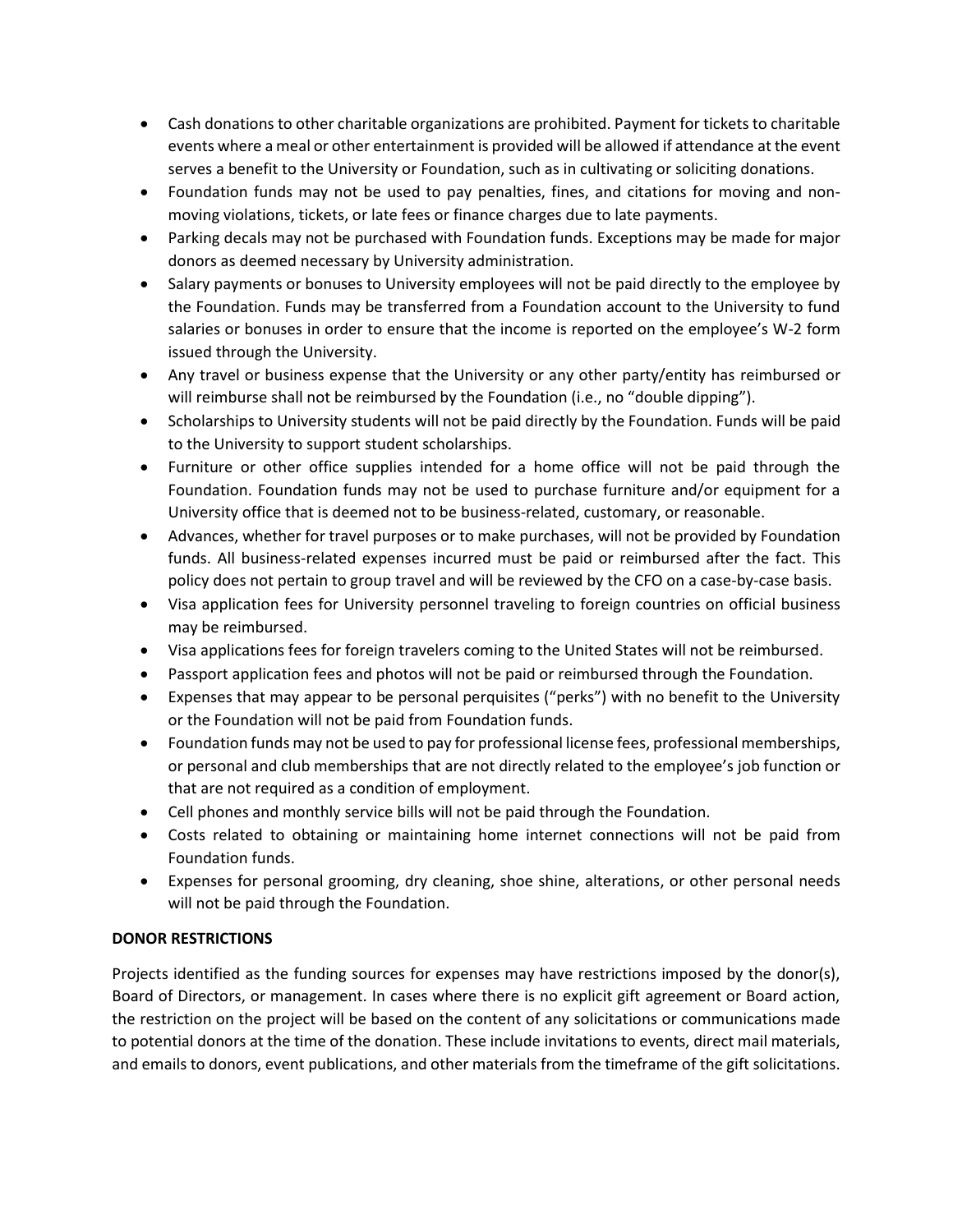Proposed disbursements must adhere to the project's restrictions. Any requests for payment of expenses that are not consistent with these restrictions will be rejected unless there is written communication from the donor lifting or modifying the restriction preventing the disbursement.

### AVAILABLE CASH

No funds will be advanced for any purpose prior to receipt of the donation intended to fund the expense. If a project does not have sufficient cash to fund the requested disbursement, the expense will not be paid from Foundation funds.

### SPECIFIC EXPENSES

he nature of the expense will determine the necessary disbursement limitations, procedures, approvals, and documentation needed.

Expenses will be considered in the following categories:

- 1. Travel-Related Expenses or Reimbursements
- 2. Non-Travel-Related Meal Expenses or Reimbursements
- 3. Gifts and Awards
- 4. Events
- 5. Honoraria
- 6. Athletic Tickets
- 7. Memberships
- 8. All Other Expenses

In addition to any requirements detailed below, the following minimum standards applicable to all types of expenses (both employee reimbursement and payment to vendor):

- At a minimum, an organizational approver will be required to approve the expenditure.
- Sufficient documentation must be provided to the Foundation to support the business purpose of the expenditure and to verify compliance with project restrictions and all other applicable University policies.
- Non-employee payees shall be set up as vendors in the University's payables system.
- Disbursements will be made by a check mailed to the vendor; checks will not be held for pick-up unless, in rare instances, approved by the Foundation controller with a demonstrated business need.
- In order to receive reimbursement, Foundation employees must produce and log a report of all donor and prospect business meetings including attendees, purpose, solicitation and/or cultivation strategy, and next steps in solicitation for a gift to the Foundation. In addition, employees must present a copy of the invitation from Outlook that was accepted and confirmed by the prospect/donor, or a similar written confirmation of the meeting from the prospect/donor.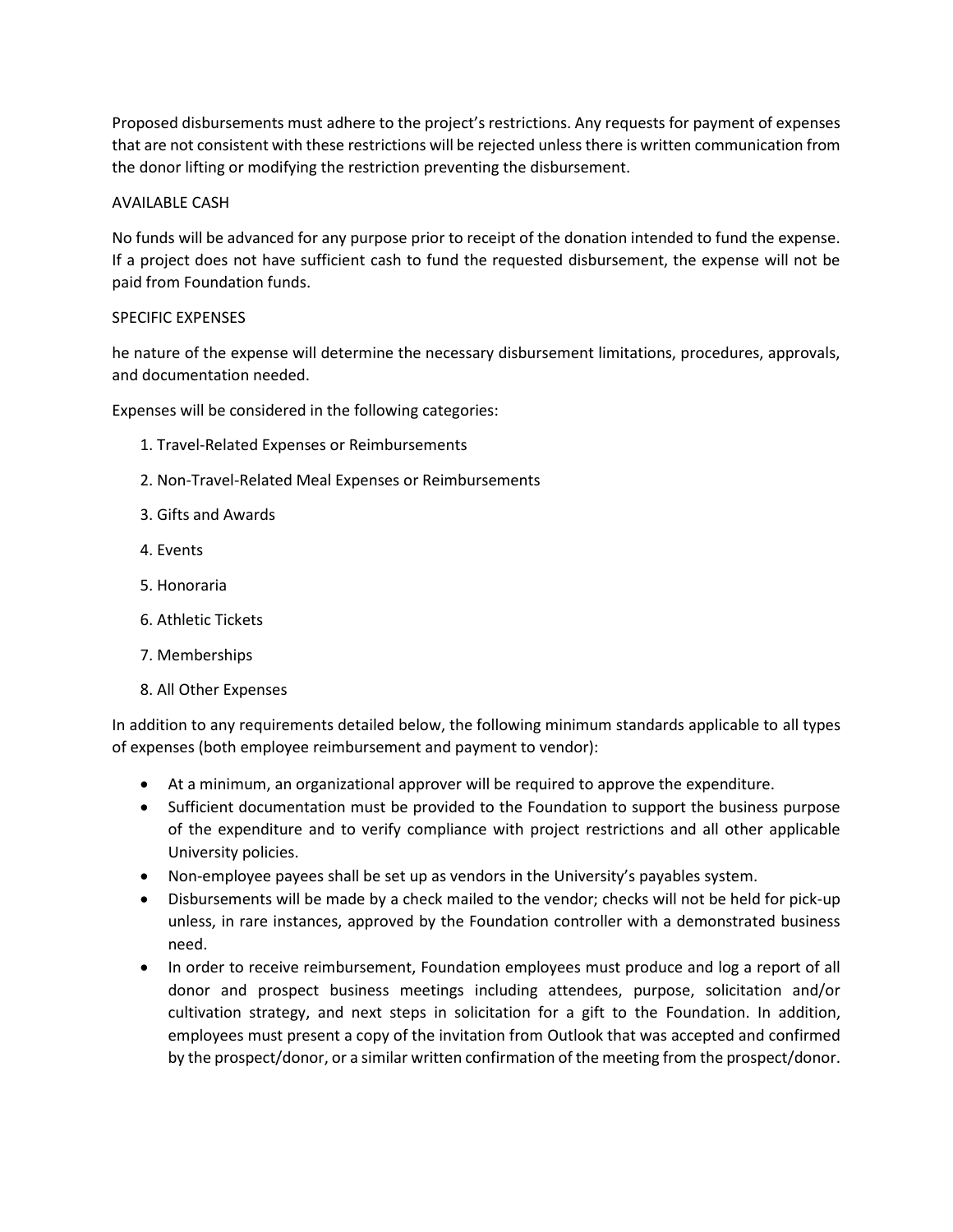Reimbursements will not be processed if the employee fails to produce receipts. If a receipt is lost, a memorandum approved by the employee's supervisor must accompany the request for reimbursement. Loss of more than two receipts in any 12-month period will constitute a failure in the dimension of accountability as defined in the administrative staff member's annual performance review, and further reimbursements will not be processed for the individual until a corrective action plan has been submitted via the individual's supervisor.

# **Travel**

Foundation funds may be used to reimburse University employees for travel-related expenses incurred while conducting business for the benefit of the University and shall be reimbursed as supplemental funds to University E&G funds. The following reimbursable travel expenses and requirements are supplemental to the University Travel Expense Policy and the Lander University Controller's Office Travel & Expense Procedures Manual, which are the bases for this policy.

The Lander Foundation does not advance funds for any type of travel expense. Travel expenses will either be reimbursed after the expense has been paid, or direct payment will be made to the vendor.

The University and Foundation encourage the use of University-preferred travel vendors for all travel needs and use state contracts for car rentals.

Expenses paid that could be deemed as a personal expense by the Internal Revenue Service will generate the issuance of a 1099 form, which the traveler must report as income.

#### **Air Fare**

Air travel will be reimbursed at reasonable coach air fare rates.

The Foundation will provide reimbursement for checked baggage of up to one bag and for one carry-on in which the employee must pay for on the flight.

The Foundation does not reimburse for travel upgrades of any kind (e.g., business class or first class, economy comfort) or club passes or travel or airline club memberships.

The Foundation will not reimburse trip insurance or baggage insurance, which would provide reimbursement in cases of travel cancellation or interruption. Exceptions may be made in cases of where a clear benefit to the Foundation is demonstrated due to the large number of travelers and uncertainty in plans.

#### **Lodging**

Lodging expenses for the cost of the room, applicable taxes, and hotel parking for business-related travel and within the dates for the business travel matter will be reimbursed.

Every effort should be made to obtain the most economical lodging rate. Lodging cannot exceed twice the United States government federal domestic lodging rate or the foreign federal lodging rates, determined by locale.

The only exception to these rates will be if the lodging is booked at the hotel associated with a conference. The employee must review available lodging alternatives nearby, and evaluate the costs of time and commuting daily to and from the conference. If those costs exceed the conference hotel rate, then the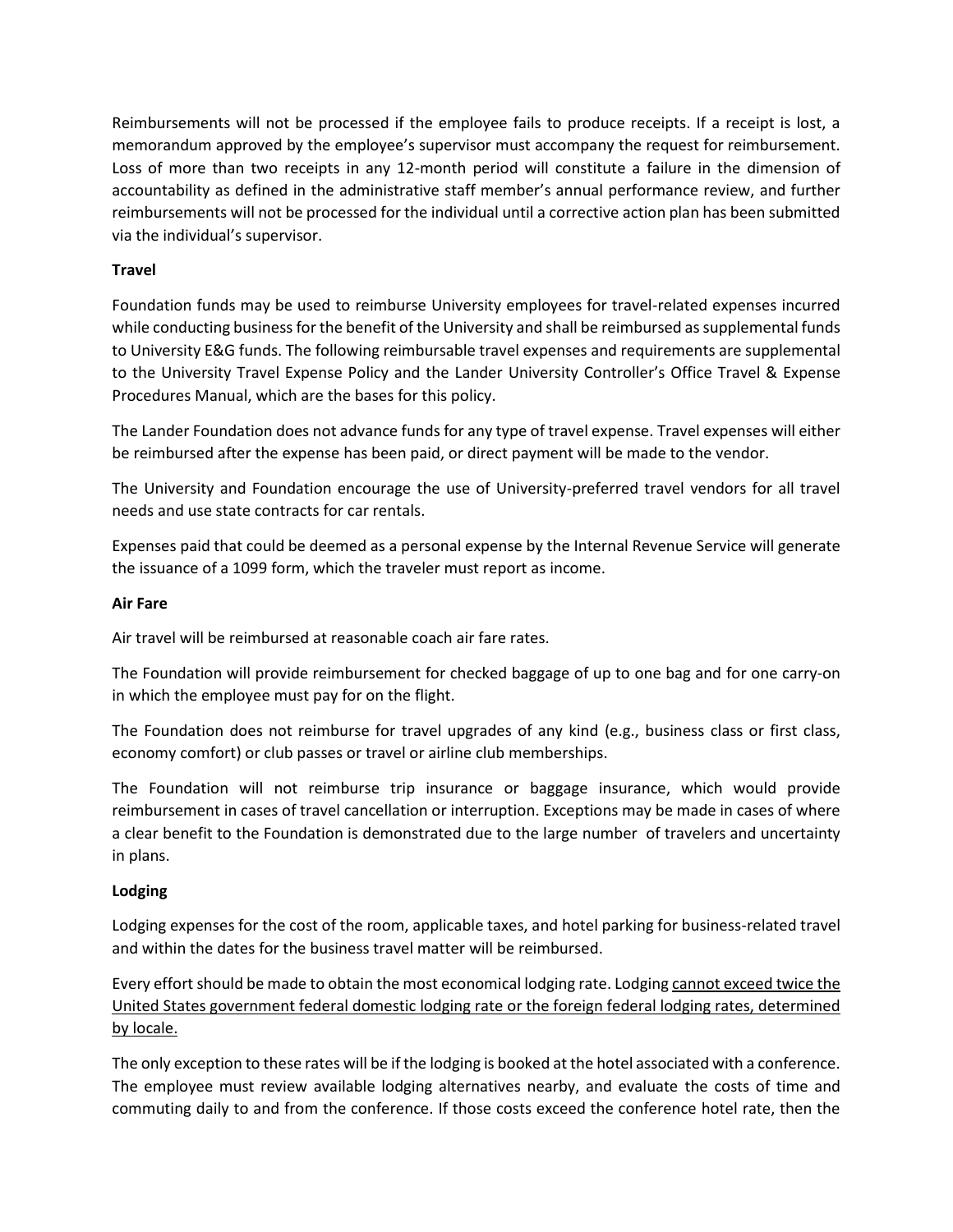employee may be able to utilize and receive reimbursement for lodging at the conference location. These lodging costs must be reviewed on a case-by-case basis by the VP of University Advancement and Executive Director of the Foundation.

# **Local Lodging**

Local lodging within 50 miles of the employee's residence will be reimbursed if a University or Foundation business meeting requires lodging due to continuity of the meeting between days, there is a valid health reason after or during a meeting, or there is an extenuating circumstance after or during a meeting. Every effort should be made to obtain the most economical lodging rate. Lodging cannot exceed twice the United States government federal domestic lodging rate. Authorization from the Vice President of University Advancement is required for any lodging within 50 miles of the employee's residence.

# **Other Expenses Typically on Lodging Bills**

Charges for items deemed personal (i.e., movies, mini-bar or other hotel amenities) will not be reimbursed by the Foundation. Any additional charges on the itemized bill for which reimbursement is being requested must be separately justified.

Laundry or dry cleaning expenses for international trips or travel longer than 7 days may be reimbursed. Employees should seek to utilize the most economical vendor for laundry and/or dry cleaning outside of hotel services. Longer term housing payments or subsidies are not travel-related expenses and are outside the scope of the travel expense policy. Generally speaking, any housing payments or subsidies are fully taxable to the person receiving the benefit of the payment/subsidy, even if the payment was to a vendor.

#### **Meals/Per Diem**

While in domestic travel status, for traveler's meals when not conducting business with other people, the University's rate meal allowance applies.

In-State rates: Breakfast - \$6 Lunch - \$7 Dinner - \$12

Out-of-State rates: Breakfast - \$7 Lunch - \$9 Dinner - \$16

For business meals during travel, see the policy on business meal expenses.

If no itemized bills are submitted for lodging and business meals during domestic travel, travelers will be reimbursed at the state's per diem rate if travel status is not an entire day (24 hours). This is inclusive of the meal rate. If no itemized bills are submitted for lodging and business meals during foreign travel, travelers will be reimbursed at the flat per diem rate as provided for the U.S. Department of State.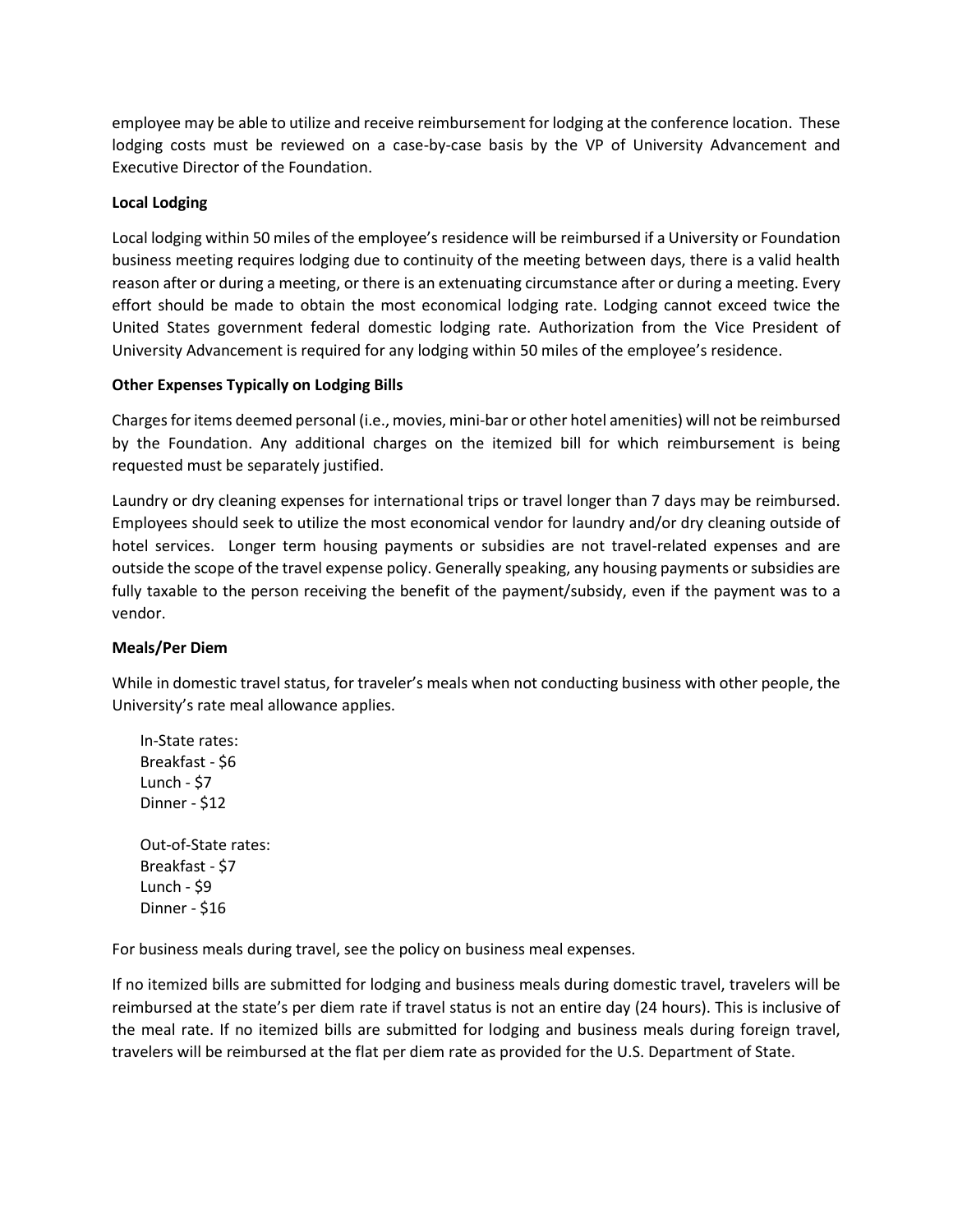#### **Incidentals & Other Transportation**

Expenses necessary to complete official business (e.g., tolls and parking fees) will be reimbursed.

Other travel expenses necessary to complete official business (e.g., taxis, bus, shuttle, and/or train) is reimbursed by the Foundation.

Tips associated with taxis and vans, valet parking, and portage charges will be reimbursed up to 20% of fare/charge.

Private automobile service expenses will not be reimbursed unless pre-approved by a University Vice President or higher and a relevant business purpose for the service is documented in writing. Convenience is not a sufficient business purpose.

#### **Car Rental**

The Foundation will reimburse car rental expenses under the same process as the University Travel Expense Policy. It is important to follow the University policy on car rental insurance for state contract rentals within the State of South Carolina. The Foundation will not reimburse insurance coverage for instate rentals beyond the University travel/state contract limits. When renting a car in the State of South Carolina, a traveler must use the state-contracted vendor. When renting cars generally, the traveler must rent compact cars. Upgrade of one size level may be approved by a University Vice President or above with a clearly articulated valid business purpose. When the traveler is carrying work-related cargo of a significant amount beyond his or her own suitcase or if the traveler is driving several other University authorized travelers for business purposes, a larger-sized vehicles may be rented.

For travelers using their personally owned vehicles (POV), reimbursement will be calculated on mileage at the Lander University-approved rate. The Foundation reserves the right to reimburse a traveler less than the mileage amount if travel could have been conducted more economically using a round trip commercial flight and rental car to accomplish the same travel objective. Documented medical conditions or a valid business purpose for extended travel in a privately owned vehicle may be approved by a University Vice President.

Airport parking is permitted for the duration of an approved business trip if the cost is less than taxi fare to and from the airport from home or work place, whichever is applicable, and is reimbursable with a receipt.

#### **Cancellation/Penalty**

Cancellation/penalty fees or excess expense may be reimbursed for changing travel plans due to the accommodation of University needs. It is the responsibility of the traveler to substantiate that the charges were proper and necessary via a memo that is approved by a University Vice President or higher.

Costs incurred for changing travel plans due to personal reasons or for the convenience of the traveler will not be reimbursed.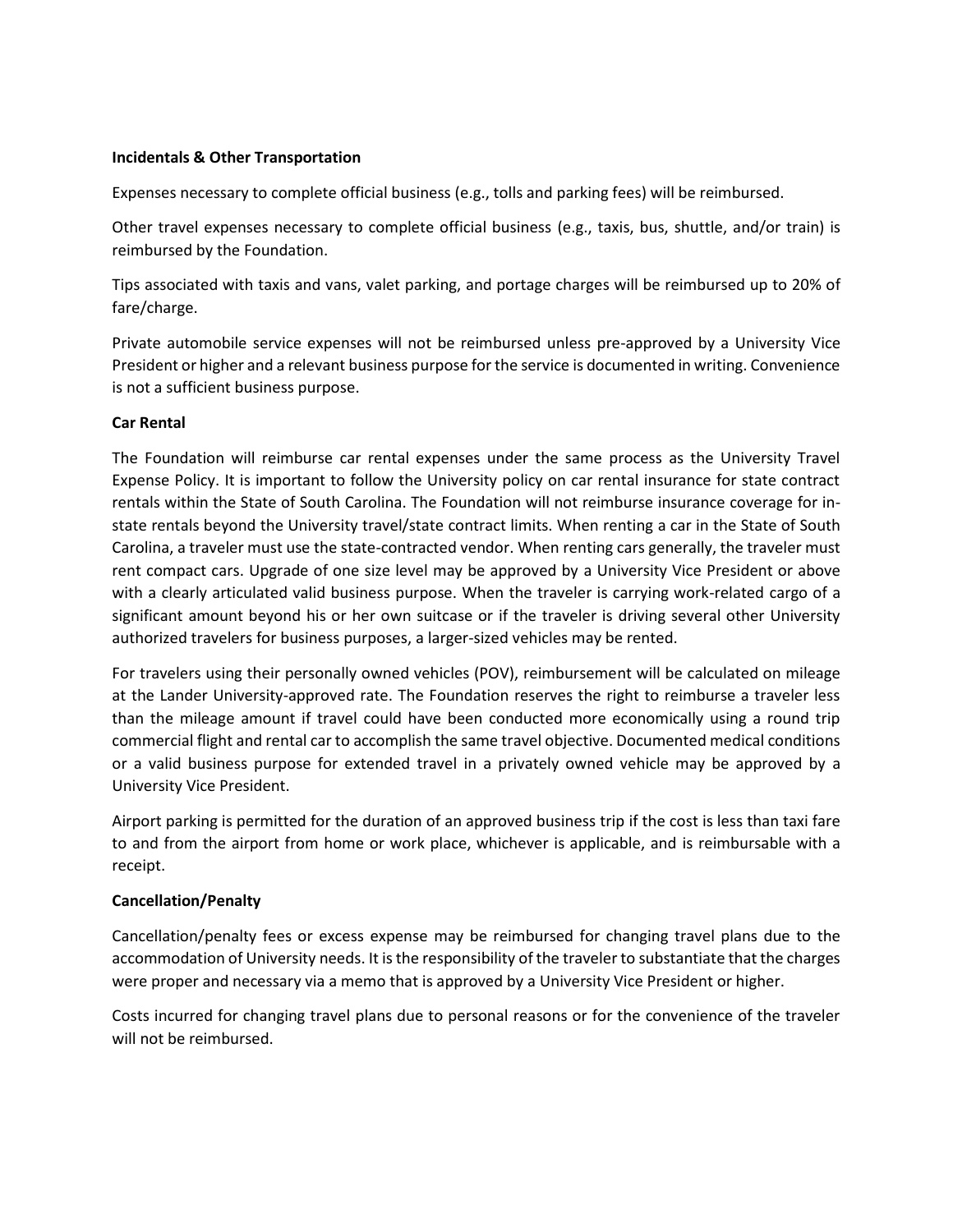#### **Guest Travel**

Foundation funds may be used for reimbursement of travel expenses related to a guest or non-University employee for business-related expenses if the reimbursement does not conflict with the purpose or donor restrictions associated with the Foundation account to be charged. Non-employees would include consultants, lecturers, employment candidates, donors, etc. Covered expenses would include the same business-related expenses applicable to University employees.

Travel expenses for a spouse will be covered if there is a legitimate business purpose that must be specified (i.e., when the presence of the spouse is considered helpful to a fundraising effort or to participate in events at which spouses of prospects, donors, etc. are in attendance) and approved by the University Vice President of the designated area.

Both guest and spousal travel must be pre-approved via appropriate travel authorization. Any guest or spousal travel not pre-approved will not be reimbursed, and a 1099 form will be issued to all spouses and guests if annual travel expense reimbursement exceeds \$600.

#### **Business Meals**

This policy shall be followed by the University Community regarding the reimbursement or payment by Foundation funds used for business meal expenses.

Business meals are not events. Business meals typically feature discussion, usually of a private or semiprivate nature, and are usually small in scale. Events are defined as gatherings that include a programmatic component (e.g., a lecture, musical performance, award ceremony) of a semi-public or public nature.

Business meals and events share certain features:

- Potential attendance by non-University employees
- Serving of a meal

This policy covers business meals, but not events.

Alcohol is an allowable and reimbursable Lander Foundation expense during a business meal. However, an employee should consume alcohol responsibly and with moderation at any such event, and consumption of alcohol must not interfere with the performance of the employee's duties and responsibilities related to employment.

Business meals shall be reimbursed within the limits set forth in The Lander Foundation Employee Business Meal Reimbursement Procedure provided they support a University purpose, the expense is in accordance with donor restrictions, there are sufficient funds in the specific Foundation account, and the authorized signer approves the invoice for the employee reimbursement. The Lander Foundation does not advance funds for any type of expense. Expenses will either be reimbursed after the expense has been paid, or direct payment will be made to the vendor. The amount to be reimbursed will be the lesser of the actual expense incurred or the specified limit.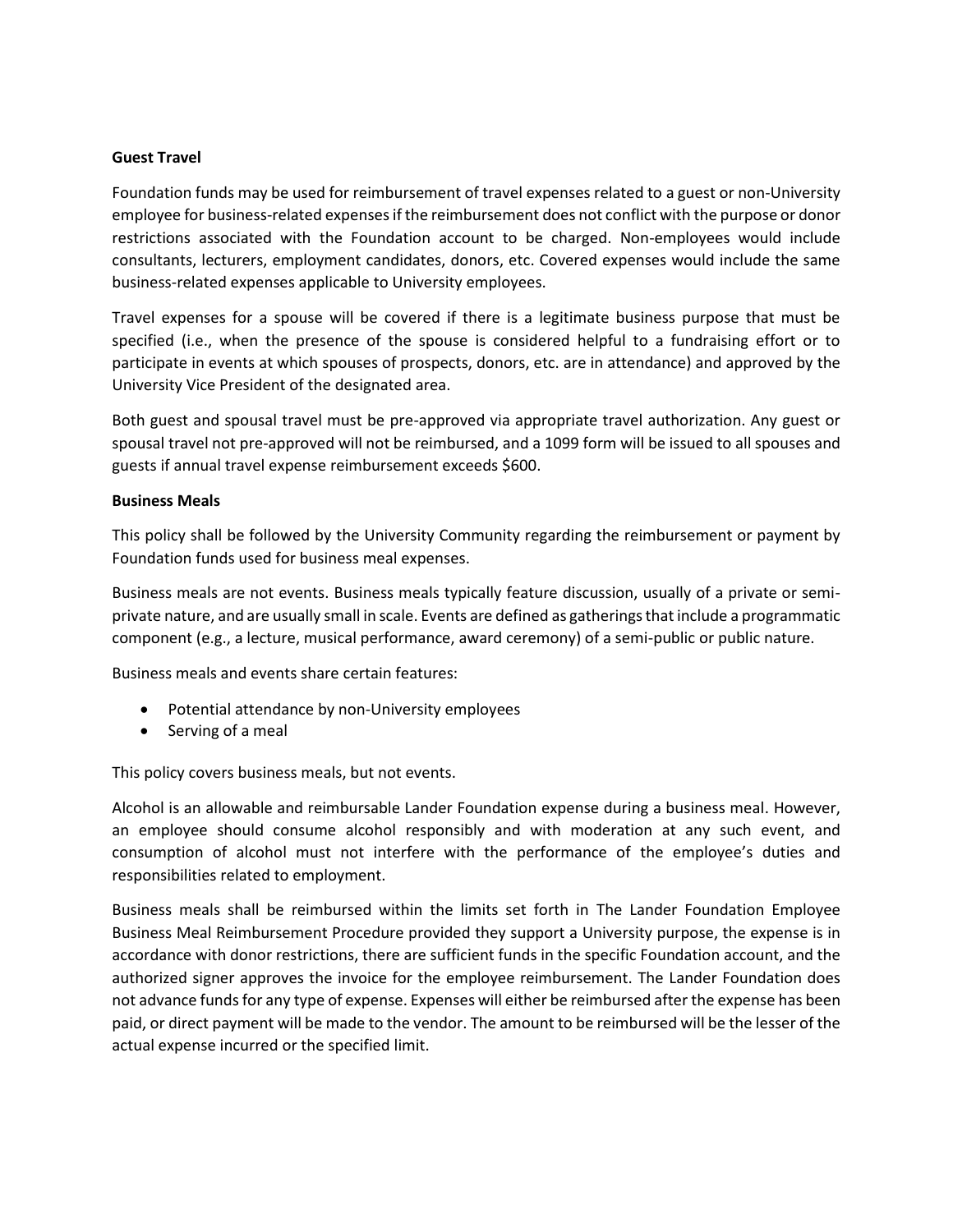#### **Gift Policy Statement**

Expenses related to gifts offered to a University employee, non-employee, donor, or charitable organization may be funded from a Foundation account. Gift expenses shall be reimbursed within the limits described in The Lander Foundation Gift Reimbursement Procedure, provided that they support a University purpose, the expense is in accordance with donor restrictions, there are sufficient funds in the specific Foundation account, and the authorized signer approves the invoice for the employee reimbursement. The Lander Foundation has the obligation to comply with IRS regulations regarding gifts to employees. The Lander Foundation does not advance funds, except for deposit-type expenses that include a detailed invoice from a vendor. Expenses will either be reimbursed after the expense has been paid, or direct payment will be made to the vendor. The amount to be reimbursed will be the lesser of the actual expense incurred or the specified limit. Some gift expenses (based on the value of the gift, the purpose of the gift, or the recipient of the gift) are not appropriate uses of Foundation funds and therefore will not be reimbursed with Foundation funds.

All authorized signers approving invoices must be more senior in the University than the employee being reimbursed or the employee responsible for payment to a vendor, except for invoices for the University President. The University Chief Financial Officer will approve the University President's invoices that pertain to gifts. All reimbursement payments for gifts must be reasonable, of prudent use, and within the mission of the Foundation. Any gifts to a donor greater than \$150 must be approved by the University President, Provost, or area Vice President.

#### **Events**

Events are not business meals. Events may or may not include a business meal. By definition, events include programming beyond discussion during a meal. Examples of programming include: speakers, awards, student/faculty demonstrations; panel discussions; product previews; research posters; competitions; film screenings; art exhibits; tours; organized and/or participatory activities (e.g., golf outings); and so forth. For events hosted by the University, expenses will typically include venue rental and insurance costs; staging costs (e.g., lighting, video, audio, stage); expenses for decorations and furniture set up; expenses for parking; expenses associated with printing/mailing of flyers and invitations; expenses associated with entertainment; expenses to reimburse the travel of guests/presenters; as well as expenses for food and beverages.

In general, the food/beverage component of an event should not exceed the per-person limits of the business meal expense reimbursement unless the event is a school- or University-wide black-tie event.

If the event is an employee recognition event, the following limitations will apply for the food/beverage component. A per-person meal expense incurred as part of an "employee appreciation" event (e.g., a holiday luncheon, a retirement reception, an award ceremony, a special morale affair, or a celebration of achieving departmental goals to which employees of the department are invited) will be capped at \$30. The "employee appreciation" per diem cap rates are inclusive of food, beverages, and tax. Tips are exclusive of the per diem cap, but shall not exceed 20% of the bill.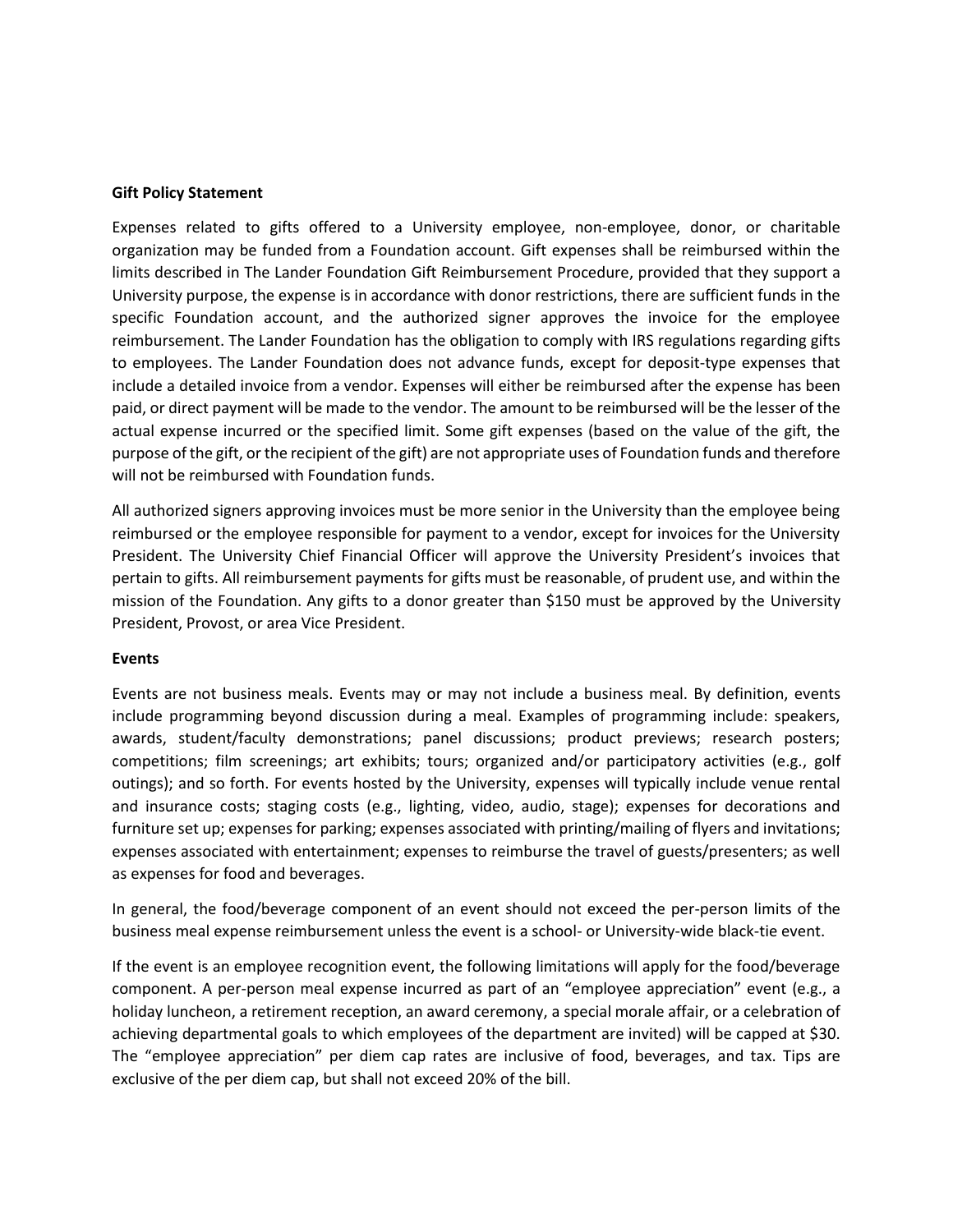Non-Lander University events are those events created and hosted by independent legal entities that are not Lander University or one of its Direct Support Organizations. Cash donations to other charitable organizations are prohibited. Donating to other charitable organizations constitutes the redirection of donated funds intended to support the mission of Lander University. Payment for tickets to charitable events where a meal or other entertainment is provided may be reimbursed or paid if attendance to the event serves a Foundation or University business purpose.

### **Honoraria**

All honoraria are to be processed through the University following the requirements of the University procurement manual.

# **Gift Cards**

All gift cards are to be processed through the University. The University purchasing card policy does not allow the purchasing card to be used to purchase gift cards.

# **Athletics Tickets**

Athletics tickets for donors fall into two categories:

- Tickets related to a donation
- Tickets used as part of cultivation or stewardship (gift to donors)

Tickets for donors are expensed to projects controlled by Athletics using different criteria for each category identified above.

In the case of tickets related directly to a donation, where the expense is incurred in the same project as the contribution revenue, the documentation to support the expense must include a copy of the tax receipt issued by University Advancement to the donor stating the fair market value of the tickets as required by the federal revenue code and explained in IRS Publications 526 and 1771. The expense shown on the voucher (or unencumbered payment form) for the ticket must match the fair market value shown on the donor receipt, and both must be capable of substantiation by other written, readily available data. If the gift receipt issued to a donor does not show the fair market value of the ticket (i.e., there is no quid pro quo as defined in a gift agreement or membership form), then the tickets cannot be expensed in the project funded by the donor's contribution.

If there is no contractual agreement or membership form, then the tickets must be considered be to be part of the second category, fundraising expense as a part of cultivation or stewardship and must be expensed in a discretionary fund not related to the contribution receivable. This latter category should be rare, and the department should be ready to demonstrate the cultivation or stewardship purpose achieved. This latter category is subject to the section of this policy/procedure that relates to gifts to donors.

#### **Memberships**

Memberships for employees that are part of an employee's job functions, and/or serve the employee in conducting official business and fundraising activities for the University, shall be reimbursed with approval from the appropriate University Vice President or the University President in the case of Vice Presidents.